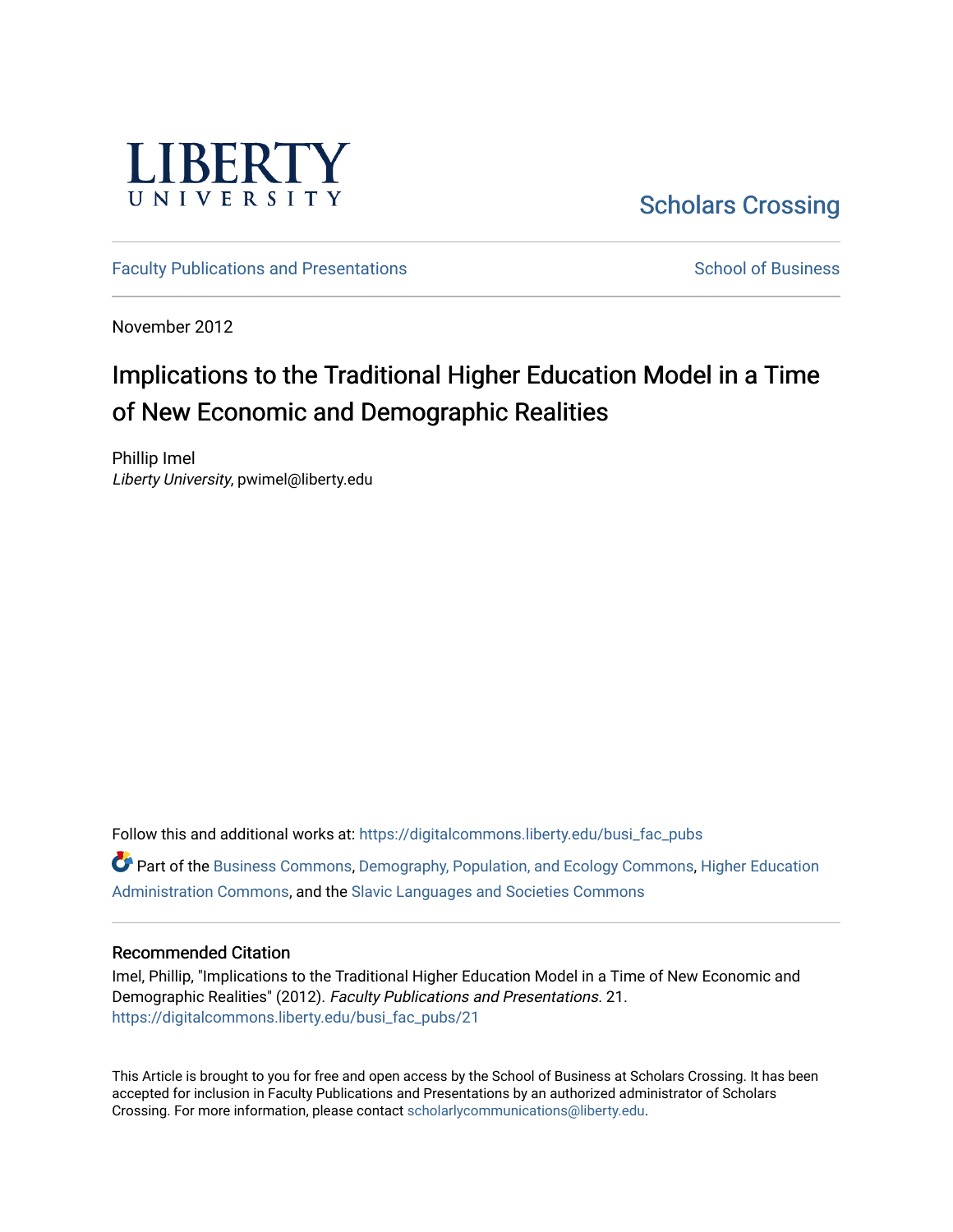Visiting Fulbright Professor, Ural State University of Economics, Екатеринбург. This research was supported in part by the U.S. Department of State, International Educational Exchange Program, Fulbright Program.

## **Implications to the traditional higher education model in a time of new economic and demographic realities**

Correspondence concerning this article until May 31, 2013, should be addressed to Phillip W. Imel, Ural State University of Economics, 620144, г.Екатеринбург, ул. 8 Марта, 62, and after May 31, 2013, to Phillip W. Imel, Northern Virginia Community College, Division of Business and Public Services, Department of Accounting, 8333 Little River Turnpike, Annandale, VA 22003 E-mail: pimel@nvcc.edu.

#### Abstract

In the world's developed countries the tendency is to a decreasing or stagnant, aging population. Traditional higher education has occurred early in life with little retraining in adulthood. The current demographic and economic realities demand a change in the role of traditional higher education as it must be more flexible and portable. Higher education must play a central role in the lifelong learning process as new technologies become available. Changes will occur with or without the approval of the established higher education hierarchy as businesses and governments demand quicker, cheaper, and better delivery methods to the current system. Technology is changing at such a rapid pace that the current higher education system must retool as well.

Keywords: Higher education, flexible education, portable education, lifelong learning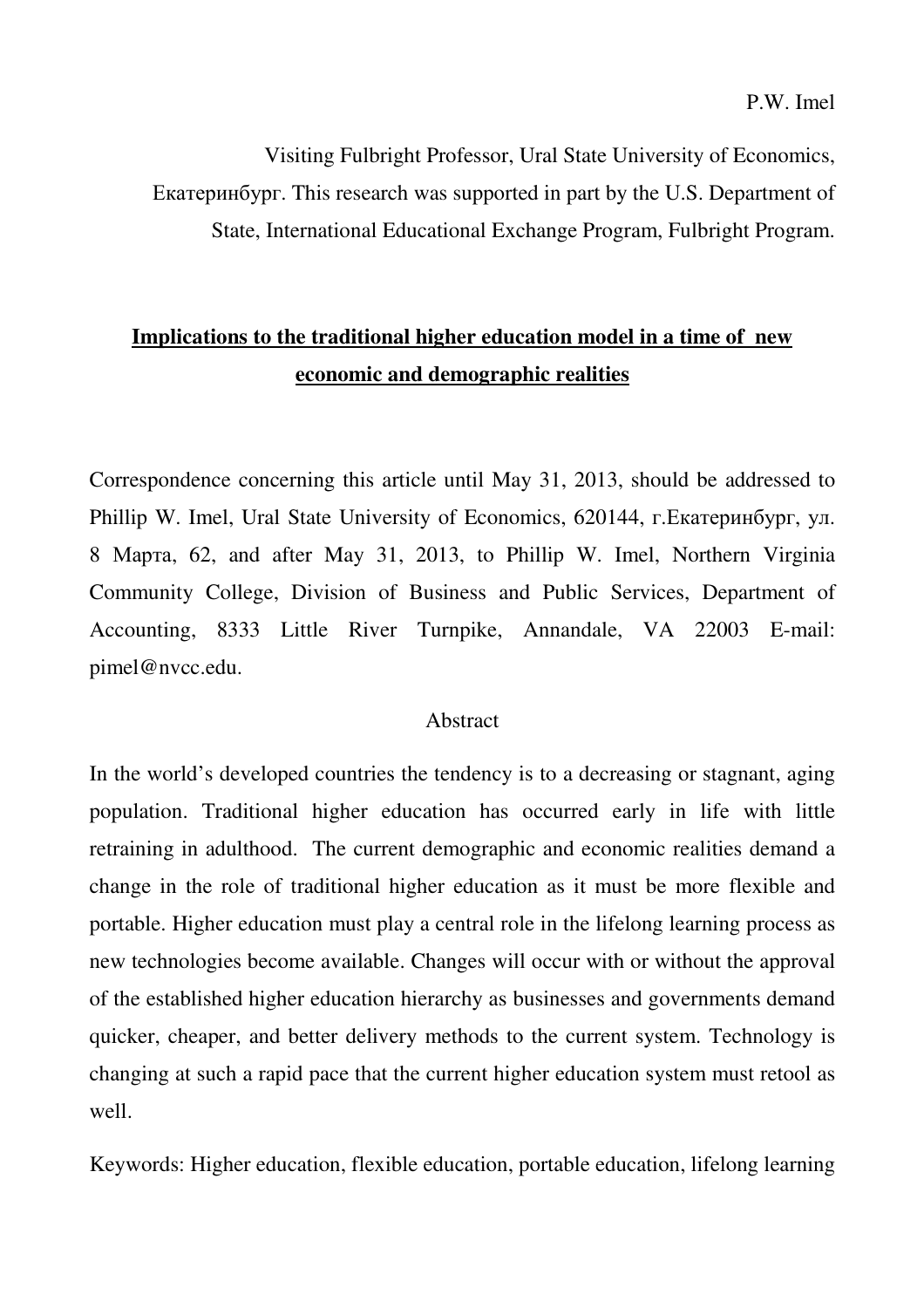### **Surname:** Imel

**Name:** Phillip W.

**Patronymic:** None

**Work Place: Now:** Ural State University of Economics, 620144, г.Екатеринбург, **After May 31, 2013,** : Northern Virginia Community College, Division of Business and Public Services, Department of Accounting, 8333 Little River Turnpike, Annandale, VA 22003

**Post:** Ural State University of Economics, International Management and Marketing Chair. Northern Virginia Community College, Division of Business and Public Services, Department of Accounting.

**Scientific Degrees:** BS Morehead State University; MBA with Emphasis in Accounting, Finance, and Management, Morehead State University; ABD Leadership, The University of Virginia

**Academic Status:** Visiting Fulbright Professor, Ural State University of Economics, Екатеринбург until May 31, 2013. After May 31, 2013: Associate Professor of Accounting, Northern Virginia Community College, Division of Business and Public Services, Department of Accounting, 8333 Little River Turnpike, Annandale, VA 22003

**Address:** Ural State University of Economics, 620144, г.Екатеринбург, ул. 8 Марта, 62, and after May 31, 2013, Phillip W. Imel, Northern Virginia Community College, Division of Business and Public Services, Department of Accounting, 8333 Little River Turnpike, Annandale, VA 22003

**Phone Personal:** 8-912-253-4974

**E Mail:** pimel@nvcc.edu

**Report Theme**: **Implications to the traditional higher education model in a time of new economic and demographic realities**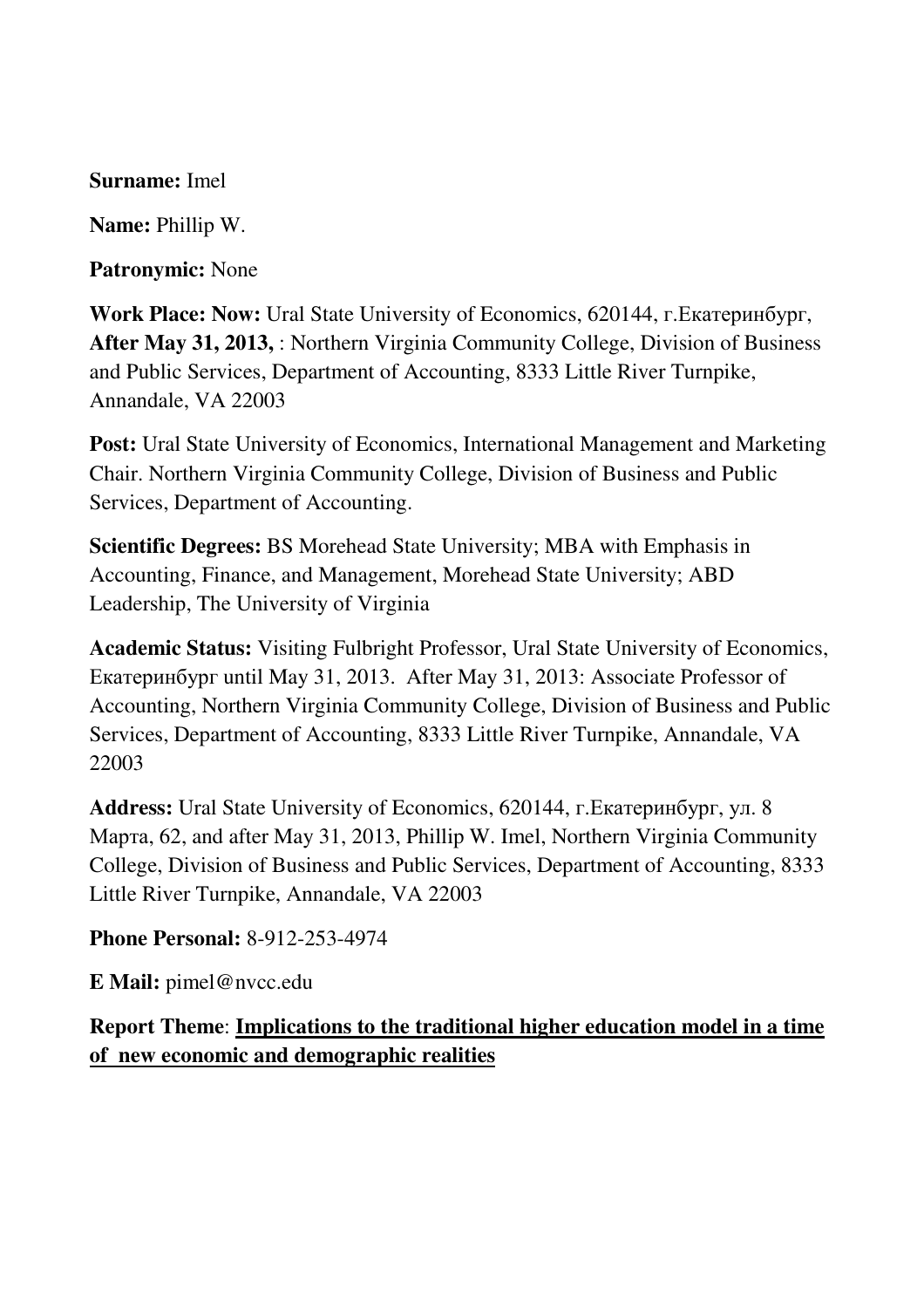The global population continued to grow from 3.04 billion in 1960 to 6.97 billion in 2011 (1). During this same period, the population of most developed countries either was stagnant or decreased because of declining fertility rates of 2.1 in the United States and much lower in the European Union and what was the European Eastern Bloc and Soviet countries, including Russia. The only exceptions were those developed countries where there was an increase in population based on immigration. It is widely accepted that developed countries must maintain a fertility rate of 2.1  $(2)^1$ , to maintain their population. If this demographic trend continues, then their overall population will continue to shrink with fewer younger people being born. This trend also equates to a change in higher education in developed countries where the typical university student is very different from a generation ago.

 As more industrial and manufacturing positions leave the developed countries to the developing countries and the developed countries' economies become more service and technology based, there is a need for a better and more flexibly educated workforce. The Bureau of Labor Statistics for the United States in a recent news release stated: "The average person born in the latter years of the baby boom (1957- 1964) held 11.3 jobs from age 18 to age 46, according to the U.S. Bureau of Labor Statistics. Nearly half of these jobs were held from ages 18 to 24  $(3)^2$ ."A higher percentage and raw number of secondary school students see the university as their path to success and older students see the need for more education or a different education to meet the needs of an ever-changing workforce. In the United States, a 2012 Fast Facts internet report from the National Center for Education Statistics stated: "In fall 2012, a record 21.6 million students are expected to attend American colleges and universities, constituting an increase of about 6.2 million since fall 2000 (4)" This record is comprised of a majority of women and more students of every age group. It is evident why more people desire a university education when one considers the increase in earning power with the median earnings for young adults

 $\frac{1}{2}$ [2,p3]<br> $\frac{2}{2}$ [3,p1]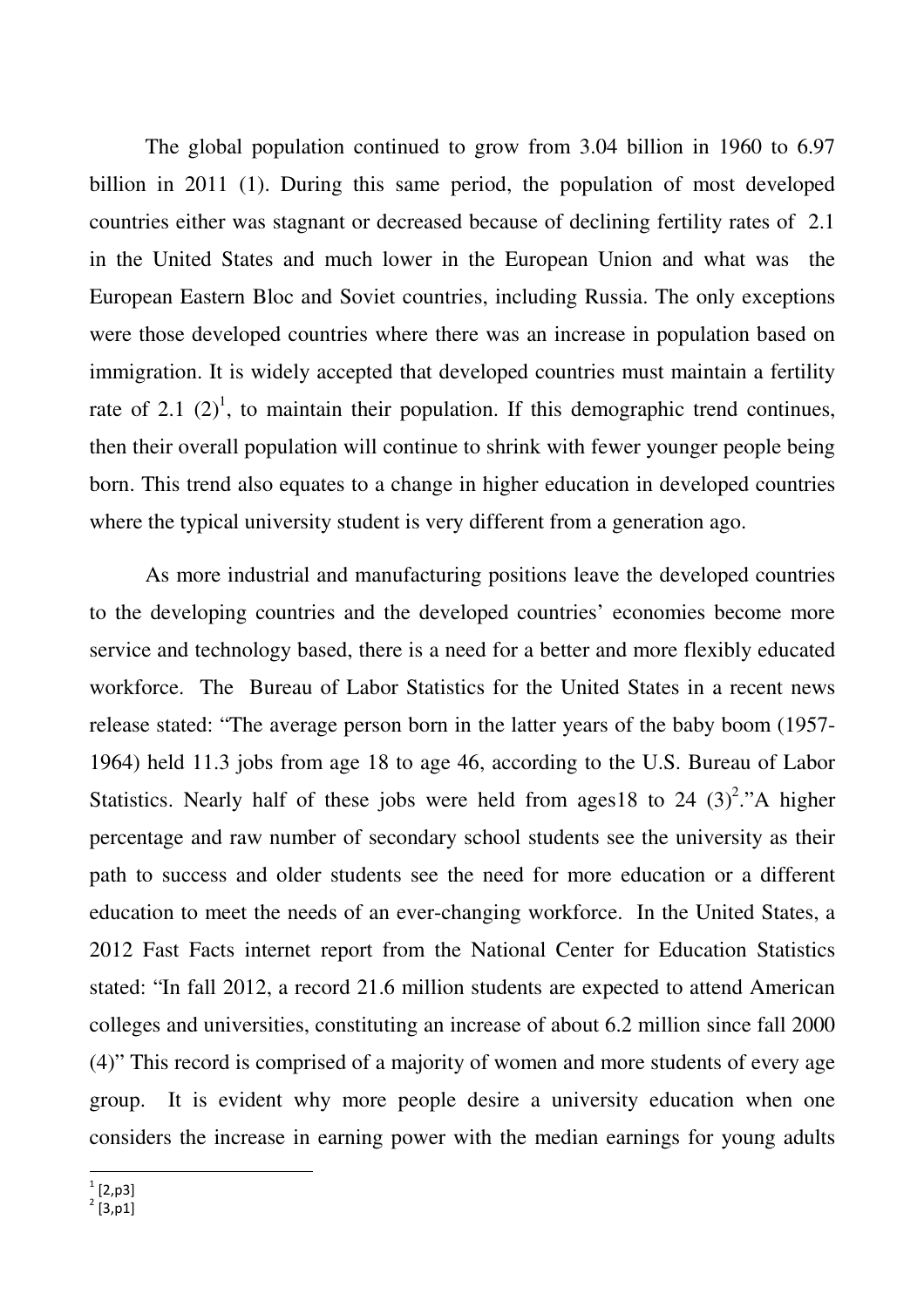with a bachelor's degree in the year 2010 at \$45,000 as compared with \$29,900 for a high school or equivalent diploma in the United States (4).

 The above numbers are for the United States, but are not that different for other developed countries. Much has changed in the first millennia of higher education from the early cathedral schools and universities of Europe that were primarily used as a means to train the clergy. The United States was no different in this respect as Lucas stated in his book, American Higher Education: "Just as Emmanuel College of Cambridge had been founded in 1584 to educate clergy "at once learned and zealous, instructed in all that scholars should now," likewise, Harvard, established according to its charter *pro modo Academarium in Anglia*  ("According to the manner of the universities in England"), was to raise up a literate and pious clergy  $(5)^3$ ." More people are going to the university today for the first time, or they are returning, in most cases, for vocational reasons as universities offer degrees in many areas of vocational and scholastic interest. A university education today is viewed as an investment to future or continued security and advancement in the job market. Long gone are the days when one went to the university to get an education for the sake of the education.

 With the birthing of this new higher education reality came at least three major issues: increased governmental interference; changes in delivery mode; and the student as a consumer. Each of these issues will be addressed in their turn.

 As the universities in the world have increased with the demands of the population, so has government control. Governments, increasingly, are demanding public, and in some cases, private universities what to teach and how to teach, not based upon sound teaching techniques, but rather upon the realities of revenues and the needs of the job market. It makes little difference that they provide smaller revenue streams and require more in the form of tuition increases. One American example is The University of Virginia that has a \$2.6 billion budget for 2012-2013 and only \$154.4 million or 5.8% is contributed by taxpayers through the state budget

l

 $3$  [5,p104]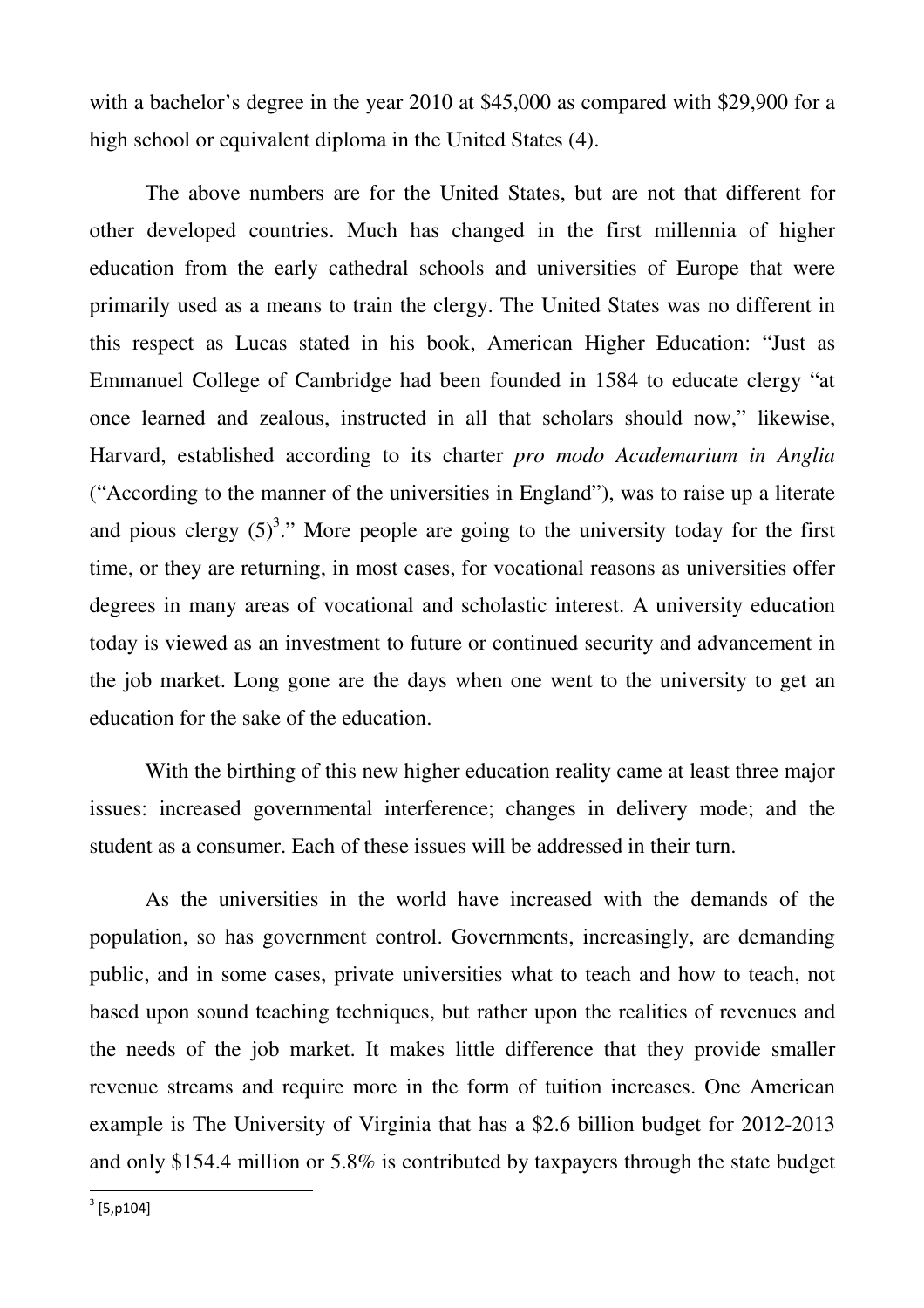(6). Private universities in the United States are not exempt from this interference as most accept federal and state monies in the form of Pell and other grants which beholds them to certain federal and state requirements. There has been much talk in the United States from some of the elite public universities of becoming private, but the cost of buying the buildings erected with state and federal monies over one hundred years and longer is prohibitive. Some private universities, like Hillsdale College (in the United States colleges and universities are equivalent) in the state of Michigan, will accept no federal or state monies, as they wish to have no governmental interference (7).

 Coupled with government demands are those of business of the developed world that require a more educated workforce. The higher education that they need is one of flexibility so their staff can take course work convenient to their schedules and portability so that their degrees will have value globally. If these needs cannot be met, then businesses will go to the for-profit universities, or supply the education needs of their staff with in-house instruction. Periodically, businesses need universities to help retrain staff concerning new technology and other areas. This may require only one or two classes, or maybe a short seminar in some cases, but it is important that universities have the ability to meet those needs with quality education.

 With the advent of the internet and multimedia, educational delivery methods have forever changed. The days of the professor standing before the class giving a lecture from yellowed, time-stained notes, although not perhaps over, are nearing extinction. Most professors utilize, at a minimum, Power Point presentations rich in multi-media as required by the internet and cell phone generation. Some students never see their professor as an increasing number of traditional and non-traditional students alike prefer the flexibility of an online class. Some students don't purchase a physical book as they utilize their Kindles and other e-book reading devices. Are these and other newer types of educational delivery methods superior to the classroom experience of fifty years ago? The research continues on the efficacy of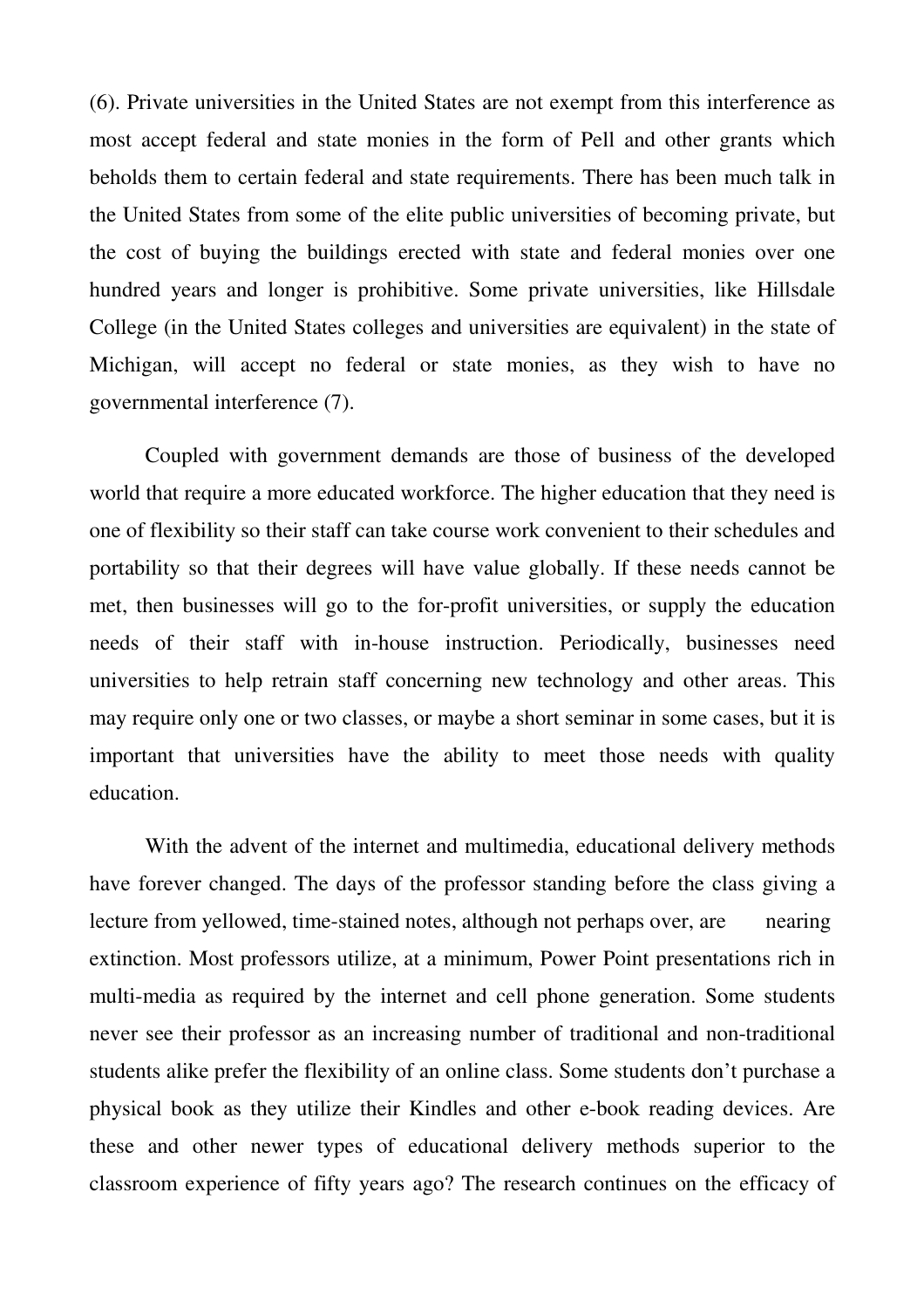online, other distance delivery, and multi-media rich courses as it relates to what is the learning, rather than the grade, outcome. These newer delivery methods are driven by the government as they see these methods as cheaper alternatives to the brick and mortar classroom and also by the student who cares less for the university experience and more about the degree and the increased income that it brings.

 Perhaps the biggest change in the academy is in answering the question: "Should the student be treated as a consumer?" As the university has become more reliant upon government and tuition revenue streams, they also have become more compliant with the needs of these constituencies. The research into the linkage between the entitlement mentality, as it relates to higher education, probably began eighteen years ago with Morrow making the point that true achievement requires effort and skill, and the more of both applied, the greater the achievement (8). This research and later research in America, New Zealand and Australia, and Great Britain present a troubling picture of students being similar to consumers with education as the product  $(9)$   $(10)$   $(11)$   $(12)$ . In this consumer or entitlement higher education culture (made up primarily of Millennials, those born between 1982 and 2002), it is this student that expects to have choices and control over those choices  $(10)^4$ . This consumerism outlook is not discouraged by the advertising campaigns of the universities and the catering to the many wants of the student. It has become, in many respects, a "red queen's race," as the students require more as consumers. So the university, in an effort to attract the students and their revenue, continues to build better student centers, sports facilities, and luxurious dormitories (13) in an effort to make their university stand out among the others. Often, the university is in constant building mode. This in turn drives the cost of tuition up with no increase in the level of education offered. Students understand that they have been empowered as consumers to request and receive concessions. This has created a culture where the university student wants instant gratification, with little work, and the professoriate wants to see sustained exertion and advancement, over time, indicating true learning

l

 $^{4}$  [10,p4]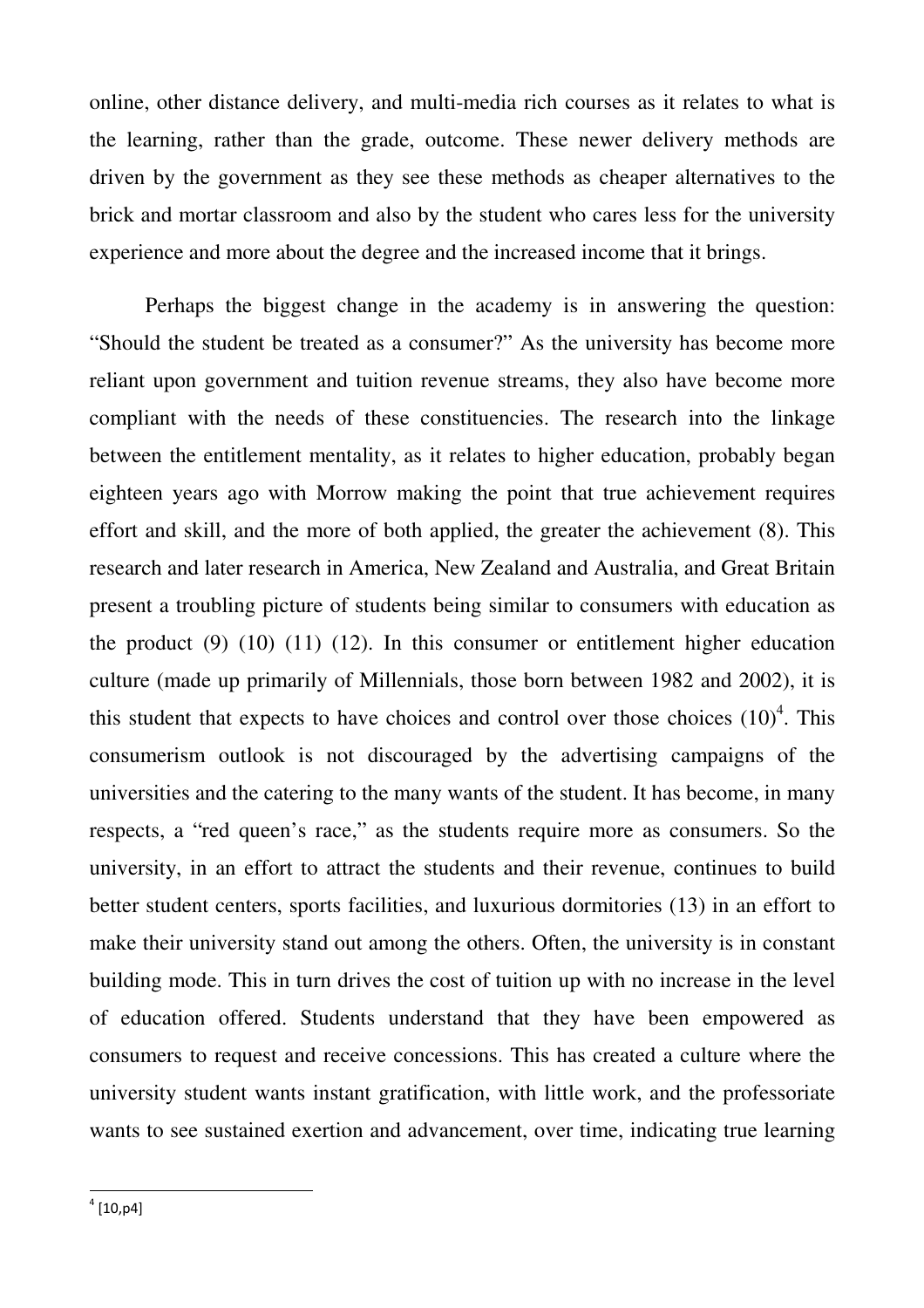and eventual achievement by receiving a degree that has significance and not just a birth type of certificate that shows you were there for the event, but shared little in the effort  $(10)^5$ .

 The consumerism attitude that persists also affects the professor administration relationship. In the United States, most universities receive state and federal revenue based upon some formula, including the number of students and sometimes the success of those students. This often places at odds the professoriate that views education as the goal of the university with administration that must keep students satisfied so that they will continue to stay and pay and keep the university doors open. There is increasing pressure placed upon the professoriate from both the students and administration "to do what it takes to make the student successful." Of course, the professoriate views student success as a two-way street, requiring effort from the student and the professor, whereas administration and students often view student success as a teaching issue only. With the advent of such internet venues as "Rate Your Professor" and the public rhetoric contained therein  $(14)^6$ , the professoriate is at risk to become little more than an entertainment or beauty contest with no connection to the teaching and learning function required in the classroom. If the student likes your jokes or the way you look, they can give you a chili pepper for being "hot" on Rate Your Professor, but few, if any, comment on how much they learned from the course. They will also often comment on what you wore, how difficult or easy the class was, and if you were nice or not. This process often repeats itself when rating the professor in the classroom (a process that is required at many American universities) and frequently carries weight for rank and pay adjustments. As the professor gets pressure from all sides to ensure student success, it becomes increasingly difficult to follow the correct path and some give in to the pressure and look the other way while students plagiarize and worse. Grade pressure appears to be a bigger issue at for-profit universities where there have been documented accounts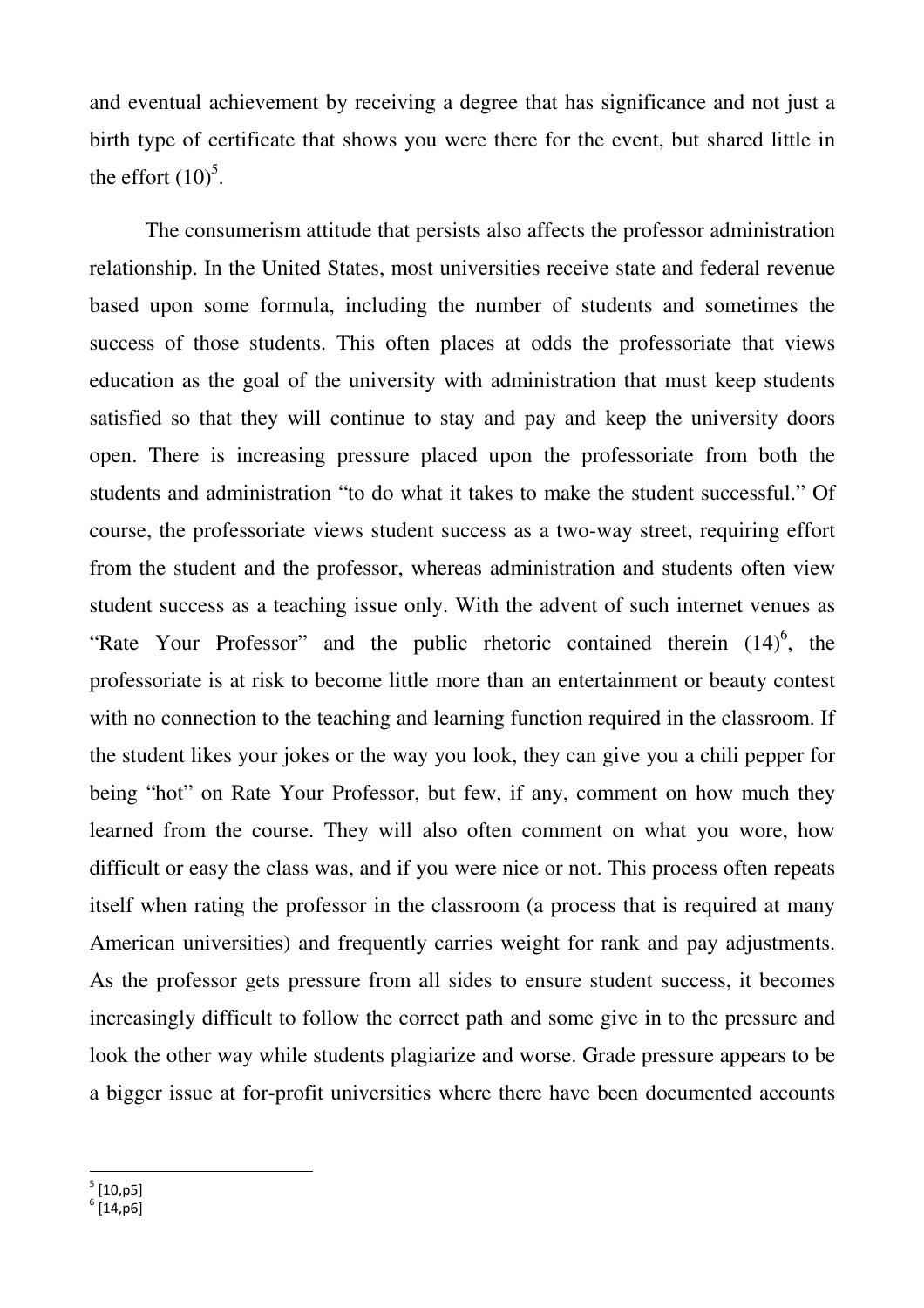of professors reporting "we were constantly told to lower the bar, that we were helping poor people  $(15)^7$ ."

 In conclusion, higher education continues to evolve. As demographics change and fewer children are being born in developed countries, there is a shift towards a higher percentage of the population pursing one or more higher education degrees. This shift sees more of the population in all age groups bound for the university, either in person or via distance education to complete their first degree, or to finish a graduate or second degree for a better or a new position. There is a great demand for higher education for all who desire it, but with great demand comes a great responsibility within the academy to ensure the achievement equals the effort and this responsibility should be assumed by the students, professoriate, and administration. A degree must not be looked upon as a right. Students must be given access to the university, but that does not mean they are to be guaranteed success.

 Any proposed change in higher education should be instituted slowly with the requisite research to confirm that it provides an equivalent or better learning level. Educators must be cautious of the evils of money, understanding that money is needed to operate higher education, but not at the risk of prostituting the education process. Higher education is now seen as the ticket to continued success by governments and individuals, and, as with all things that have perceived value, there will be pressure to cheapen so that it can be attained for less. The academy cannot allow the value of higher education to be devalued.

 Businesses, governments, and individuals now view education as a lifelong process and the system of higher education must adapt to meet these new requirements, but not at the cost of the education process.

 $^7$  [15,p1]

l